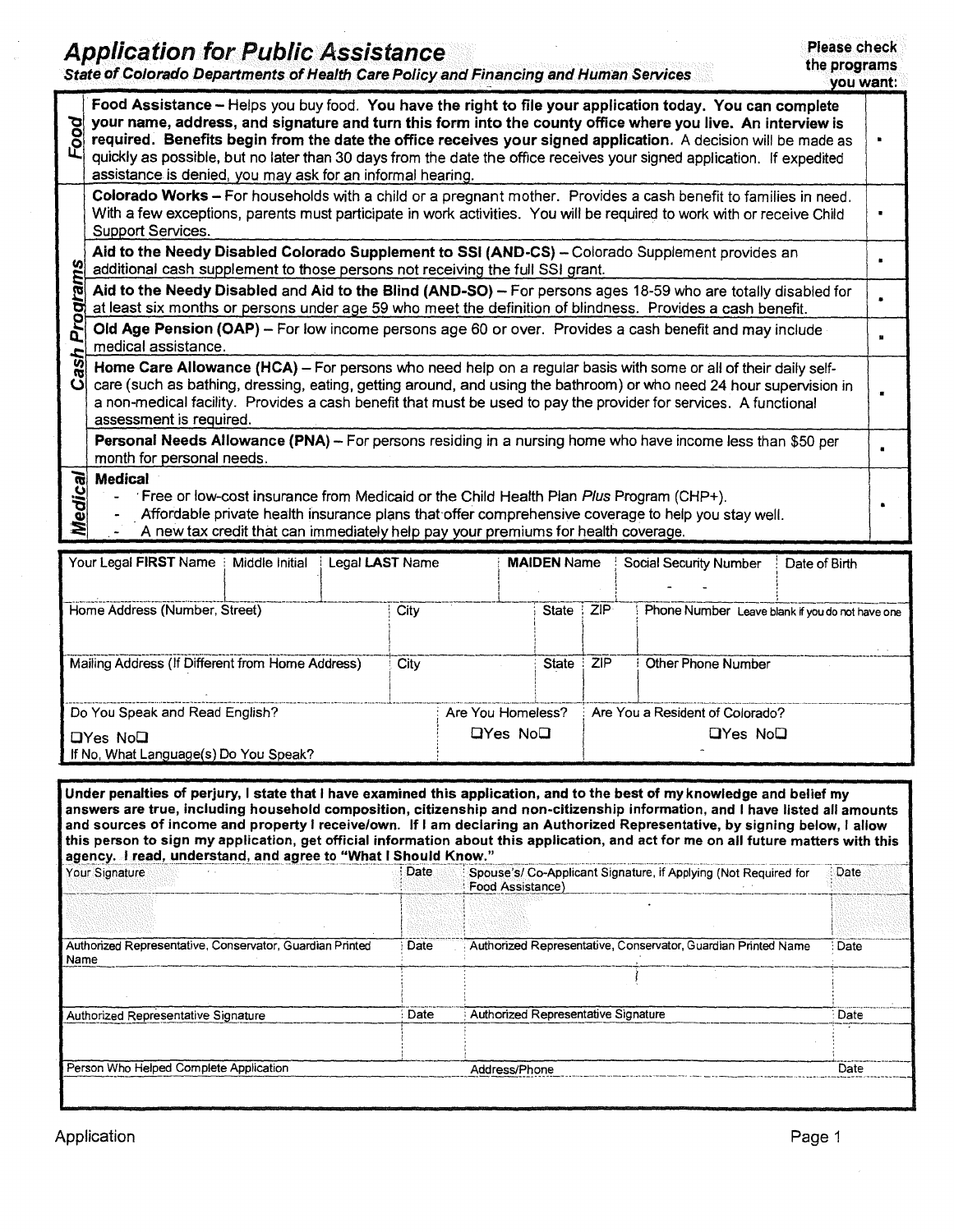| Is Anyone in the Home Pregnant?                                            | $\Box Y$ es | No O                  | If yes, please complete below.                                |  |  |  |  |
|----------------------------------------------------------------------------|-------------|-----------------------|---------------------------------------------------------------|--|--|--|--|
| Who is Pregnant?                                                           |             | What is the Due Date? | How Many Babies Are Expected?                                 |  |  |  |  |
| List the Name of the Father.                                               |             |                       |                                                               |  |  |  |  |
| Does Anyone in Your Home Have a                                            |             |                       | If Yes, Does This Person Need Help with Self-Care Activities? |  |  |  |  |
| Disability? If Yes, Please List the Name Below.                            |             | $\Box$ Yes No $\Box$  | (Such as Bathing, Dressing, Eating, Using the Bathroom)       |  |  |  |  |
| Who?                                                                       |             |                       | $DYes$ $NoD$                                                  |  |  |  |  |
| Who?                                                                       |             |                       | □Yes No□                                                      |  |  |  |  |
| Do anyone have a medical or developmental condition that has lasted, or is |             |                       | <b>OYes No</b> □                                              |  |  |  |  |

|  | expected to last, more than 12 months? |  |
|--|----------------------------------------|--|
|--|----------------------------------------|--|

 $\bar{\beta}$ 

| <b>DYes No⊡</b> |  |
|-----------------|--|
| If yes, who?    |  |

| Have You or Anyone in the Home Applied for Supplemental<br>Security Income (SSI) or Other Social Security Benefits? |                  |               |                        |  |  |                              | If yes, please complete below.    |                               |
|---------------------------------------------------------------------------------------------------------------------|------------------|---------------|------------------------|--|--|------------------------------|-----------------------------------|-------------------------------|
| Who                                                                                                                 | What<br>program? | $\square$ SSI | Date of<br>Application |  |  | Application<br><b>Status</b> | <b>OPending</b><br><b>QDenied</b> | Approved Q<br>Appealed $\Box$ |
| Who                                                                                                                 | What<br>program? | $\square$ SSI | Date of<br>Application |  |  | Application<br><b>Status</b> | <b>OPending</b><br><b>QDenied</b> | Approved $\Box$<br>Appealed Q |
| If No, has anyone who is disabled ever received SSI or SSDI?                                                        |                  |               | $\Box Y$ es No $\Box$  |  |  |                              | If yes, when did SSI or SSDI end? |                               |

| Is Anyone in the Home a<br>Non-Citizen?            |                              | $\Box$ Yes<br>□ No | If yes, please include a copy of the front and back of your U.S. Citizenship and<br>Immigration Services card and complete below.<br>If you have a sponsor, please provide that information. |                                                                                                                                                                                                      |  |                                                                        |               |           |
|----------------------------------------------------|------------------------------|--------------------|----------------------------------------------------------------------------------------------------------------------------------------------------------------------------------------------|------------------------------------------------------------------------------------------------------------------------------------------------------------------------------------------------------|--|------------------------------------------------------------------------|---------------|-----------|
| Name of Non-<br>Citizen                            |                              |                    |                                                                                                                                                                                              | Sponsor(s)' SSN, Name,                                                                                                                                                                               |  |                                                                        |               |           |
| Alien Number                                       |                              |                    |                                                                                                                                                                                              | Address, Phone Number                                                                                                                                                                                |  |                                                                        |               |           |
| Does the Non-Citizen Live with His or Her Sponsor? |                              |                    |                                                                                                                                                                                              |                                                                                                                                                                                                      |  | $\Box$ Yes No $\Box$ Does the Non-Citizen Receive Free Room and Board? | QYes No D     |           |
| Document Type,<br>such as I-94.                    |                              |                    | Is their spouse or parent a veteran or an active-duty member of the US military?                                                                                                             |                                                                                                                                                                                                      |  |                                                                        |               |           |
|                                                    | Document<br><b>ID</b> number |                    |                                                                                                                                                                                              |                                                                                                                                                                                                      |  | Has this person lived in the US since 1996?                            | $DYes$ No $D$ |           |
| Name of Non-<br>Citizen                            |                              |                    | Sponsor(s)' SSN, Name,                                                                                                                                                                       |                                                                                                                                                                                                      |  |                                                                        |               |           |
| Alien Number                                       |                              |                    | Address, Phone Number                                                                                                                                                                        |                                                                                                                                                                                                      |  |                                                                        |               |           |
| Document Type,<br>such as I-94.                    |                              |                    |                                                                                                                                                                                              | Does the Non-Citizen Live with His or Her Sponsor? [DYes No D] Does the Non-Citizen Receive Free Room and Board?<br>Is their spouse or parent a veteran or an active-duty member of the US military? |  |                                                                        |               |           |
|                                                    |                              |                    |                                                                                                                                                                                              |                                                                                                                                                                                                      |  |                                                                        |               |           |
|                                                    | Document ID number           |                    |                                                                                                                                                                                              |                                                                                                                                                                                                      |  | Has this person lived in the US since 1996?                            |               | ロYes No ロ |

| is Anyone in the Home currently in Foster Care or Has Ever Been in<br><b>Foster Care?</b> | $\Box$ Yes No $\Box$ If yes, please complete below. |       |  |
|-------------------------------------------------------------------------------------------|-----------------------------------------------------|-------|--|
| Who?                                                                                      | Age?                                                | When? |  |
| Who?                                                                                      | Age?                                                | When? |  |

 $\bar{z}$ 

 $\hat{\mathcal{A}}$ 

 $\sim 10^{-3}$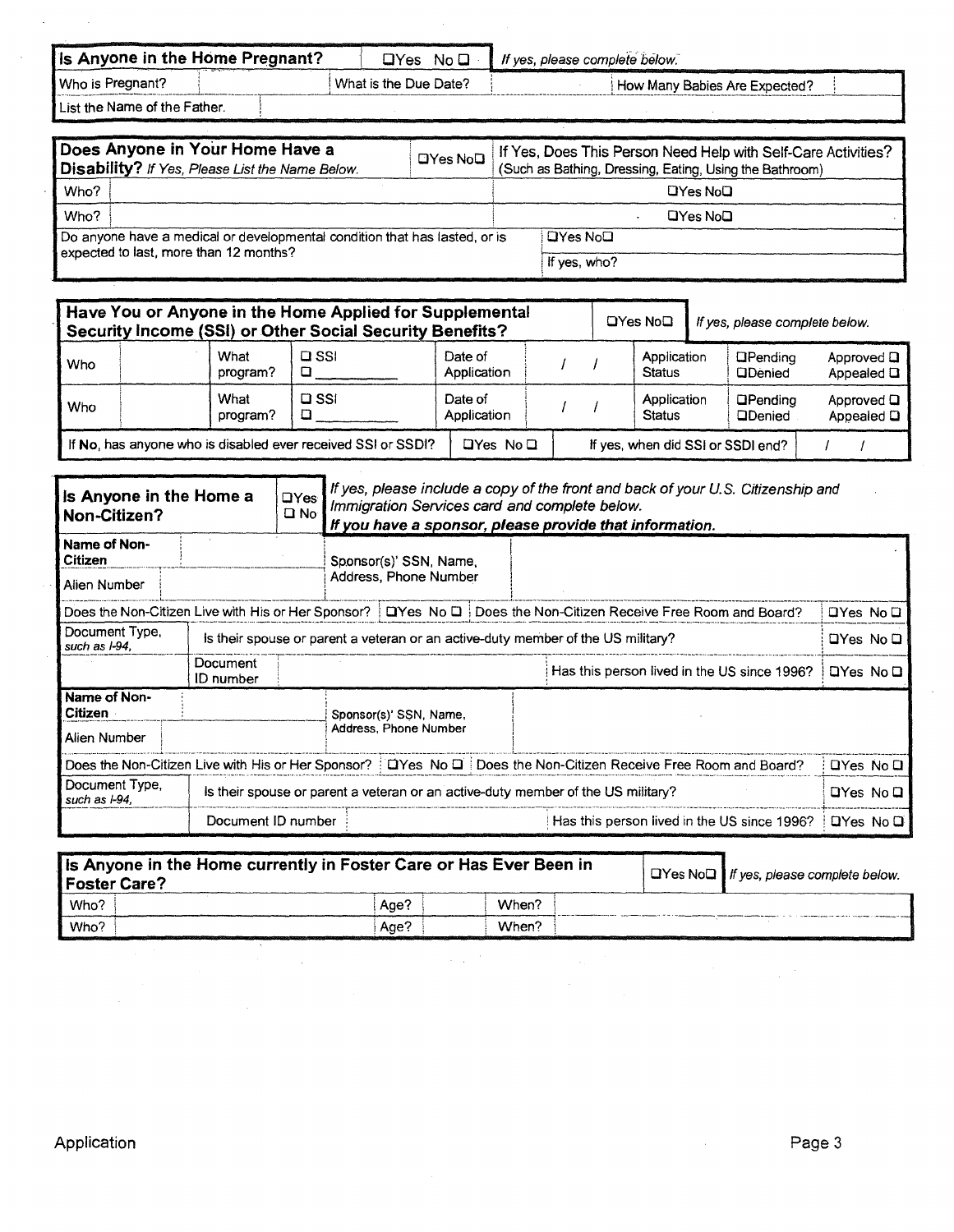|                                                                                                                                                                                                    | Does Anyone Have Other Income? |                  | <b>QYes NoQ</b>                                                                |                  | If yes, check all that apply and complete below                                                                                            |                                                    |                                                                                                            |                 |                          |                                                                                   |
|----------------------------------------------------------------------------------------------------------------------------------------------------------------------------------------------------|--------------------------------|------------------|--------------------------------------------------------------------------------|------------------|--------------------------------------------------------------------------------------------------------------------------------------------|----------------------------------------------------|------------------------------------------------------------------------------------------------------------|-----------------|--------------------------|-----------------------------------------------------------------------------------|
| J Unemployment Benefits<br>$\Box$ SSI<br>Child Support<br>Survivor Benefits<br>Retirement/Pension<br><b>G</b> SSDI<br>□ Social Security Benefits<br><b>D</b> Veterans Benefits                     |                                |                  | O Veteran Widow<br>Dividends/Interest<br>$\Box$ Alimony<br><b>DLoans/Gifts</b> |                  | <b>J Worker's Compensation G Railroad Retirement</b><br><b>C</b> Disability Benefits<br><b>Einancial Aid</b><br><b>E</b> Public Assistance |                                                    | $\simeq$ Rental Income<br>$\Box$ In-Kind Income (working for rent)<br><b>B</b> Other Cash Received Monthly |                 |                          |                                                                                   |
| Person Getting Money                                                                                                                                                                               | Money From                     |                  | Monthly<br>Person Getting Money<br>Money From                                  |                  |                                                                                                                                            |                                                    |                                                                                                            |                 | Amount                   |                                                                                   |
|                                                                                                                                                                                                    |                                | \$               | Amount                                                                         |                  |                                                                                                                                            |                                                    |                                                                                                            |                 | \$                       |                                                                                   |
|                                                                                                                                                                                                    |                                | \$               |                                                                                |                  |                                                                                                                                            |                                                    |                                                                                                            |                 | \$                       |                                                                                   |
|                                                                                                                                                                                                    |                                | \$               |                                                                                |                  |                                                                                                                                            |                                                    |                                                                                                            |                 | S                        |                                                                                   |
| Has Anyone Who is Applying Received a Lump Sum Payment? (Lawsuit or<br>Insurance Settlement, Social Security, SSI, SSDI, Veterans, Inheritance, Surrender of Annuity, or Life<br>Insurance, Other) |                                |                  |                                                                                |                  |                                                                                                                                            |                                                    |                                                                                                            | <b>OYes NoO</b> |                          | If yes, please<br>complete below.                                                 |
| Who                                                                                                                                                                                                | When Received                  |                  |                                                                                | Type of Lump Sum |                                                                                                                                            |                                                    |                                                                                                            | Amount          |                          |                                                                                   |
|                                                                                                                                                                                                    |                                |                  |                                                                                |                  |                                                                                                                                            |                                                    |                                                                                                            | S               |                          |                                                                                   |
| Who                                                                                                                                                                                                | When Received                  |                  |                                                                                | Type of Lump Sum |                                                                                                                                            |                                                    |                                                                                                            | Amount          |                          |                                                                                   |
|                                                                                                                                                                                                    |                                |                  |                                                                                |                  |                                                                                                                                            |                                                    |                                                                                                            | \$              |                          |                                                                                   |
| (Alimony Does Not Apply to Food Assistance Eligibility), <b>or Medical Expenses</b> (such as Insurance Premiums,<br>Prescription Medicines, or Copays)?<br>Expense                                 |                                | Who Pays Expense |                                                                                | Who it is for    |                                                                                                                                            | Their Date of birth                                |                                                                                                            |                 | <b>ONO</b><br>Month      | complete<br>below.<br>Amount<br>Paid                                              |
|                                                                                                                                                                                                    |                                |                  |                                                                                |                  |                                                                                                                                            |                                                    |                                                                                                            |                 |                          |                                                                                   |
| Does Anyone in the Home Attend High School, Vocational, Trade School, or College?                                                                                                                  |                                |                  |                                                                                |                  |                                                                                                                                            |                                                    |                                                                                                            | <b>QYes</b>     |                          | If yes, please<br>complete                                                        |
|                                                                                                                                                                                                    | Name of School                 |                  |                                                                                |                  | <b>Last Grade</b>                                                                                                                          |                                                    | <b>Expected Date of</b>                                                                                    | $\square$ No    | <b>Enrollment Status</b> | below.                                                                            |
|                                                                                                                                                                                                    |                                |                  |                                                                                |                  | Completed                                                                                                                                  | Graduation                                         |                                                                                                            |                 |                          |                                                                                   |
|                                                                                                                                                                                                    |                                |                  |                                                                                |                  |                                                                                                                                            |                                                    |                                                                                                            |                 |                          |                                                                                   |
|                                                                                                                                                                                                    |                                |                  |                                                                                |                  |                                                                                                                                            |                                                    |                                                                                                            |                 |                          |                                                                                   |
|                                                                                                                                                                                                    |                                |                  |                                                                                |                  |                                                                                                                                            |                                                    |                                                                                                            |                 |                          |                                                                                   |
| Name of Person<br>Is There Any Household Member Temporarily out of the Home in a Medical<br><b>Facility</b> (such as a Nursing Home, Hospital, a Mental Health Institution, or a Group Home)?      |                                |                  |                                                                                |                  |                                                                                                                                            |                                                    | <b>OYes NoD</b>                                                                                            |                 |                          | If yes, please<br>complete below.                                                 |
|                                                                                                                                                                                                    | Date Entered                   |                  |                                                                                | Name of Facility |                                                                                                                                            |                                                    |                                                                                                            | Phone           |                          |                                                                                   |
|                                                                                                                                                                                                    |                                |                  |                                                                                |                  |                                                                                                                                            |                                                    |                                                                                                            |                 |                          |                                                                                   |
|                                                                                                                                                                                                    |                                |                  |                                                                                |                  |                                                                                                                                            |                                                    |                                                                                                            |                 |                          |                                                                                   |
| Name of Person<br>Are You Applying for Food Assistance or Colorado Works?                                                                                                                          |                                |                  |                                                                                |                  |                                                                                                                                            | $\Box$ Yes No $\Box$ If yes, please complete below |                                                                                                            |                 |                          | DHalf Time Full Time D<br><b>QHalf Time Full Time Q</b><br>DHalf Time Full Time D |

 $\sim$ 

| <b>I GIVITY CHING OF ALLCHING OF GIVITY CHING, OF VIOLUTY &amp; CONDITION</b> | $L$ ADIOSIVES, OF DRUGS ARE SIZZI 1990 : UTES INDU                   |
|-------------------------------------------------------------------------------|----------------------------------------------------------------------|
| Parole or Probation? La Yes No.                                               | 6. Have You or Any Member of Your Home Been Convicted of a           |
| 3. Have You or Any Member of Your Home Been Convicted of a Felony             | Felony? (Only Required for Colorado Works) DYes NoD                  |
| Under Federal or State Law for Possession, Use, or Distribution of a          | 7. Have You or Any Member of Your Household Applying for             |
| Controlled Drug Substance (Felony Drug Conviction) or for a Crime While       | Assistance Been Disqualified for an Intentional Program Violation or |
| Under the Influence of a Controlled Drug Substance after 8/22/1996?           | Been Convicted of Welfare Fraud in a Criminal Case? DYes NoD         |
| $\Box Y$ es No $\Box$                                                         |                                                                      |

 $\sim$ 

 $\hat{\mathcal{A}}$ 

 $\mathcal{A}^{\mathcal{A}}$ 

 $\langle \cdot \rangle$ 

 $\mathcal{A}_\infty$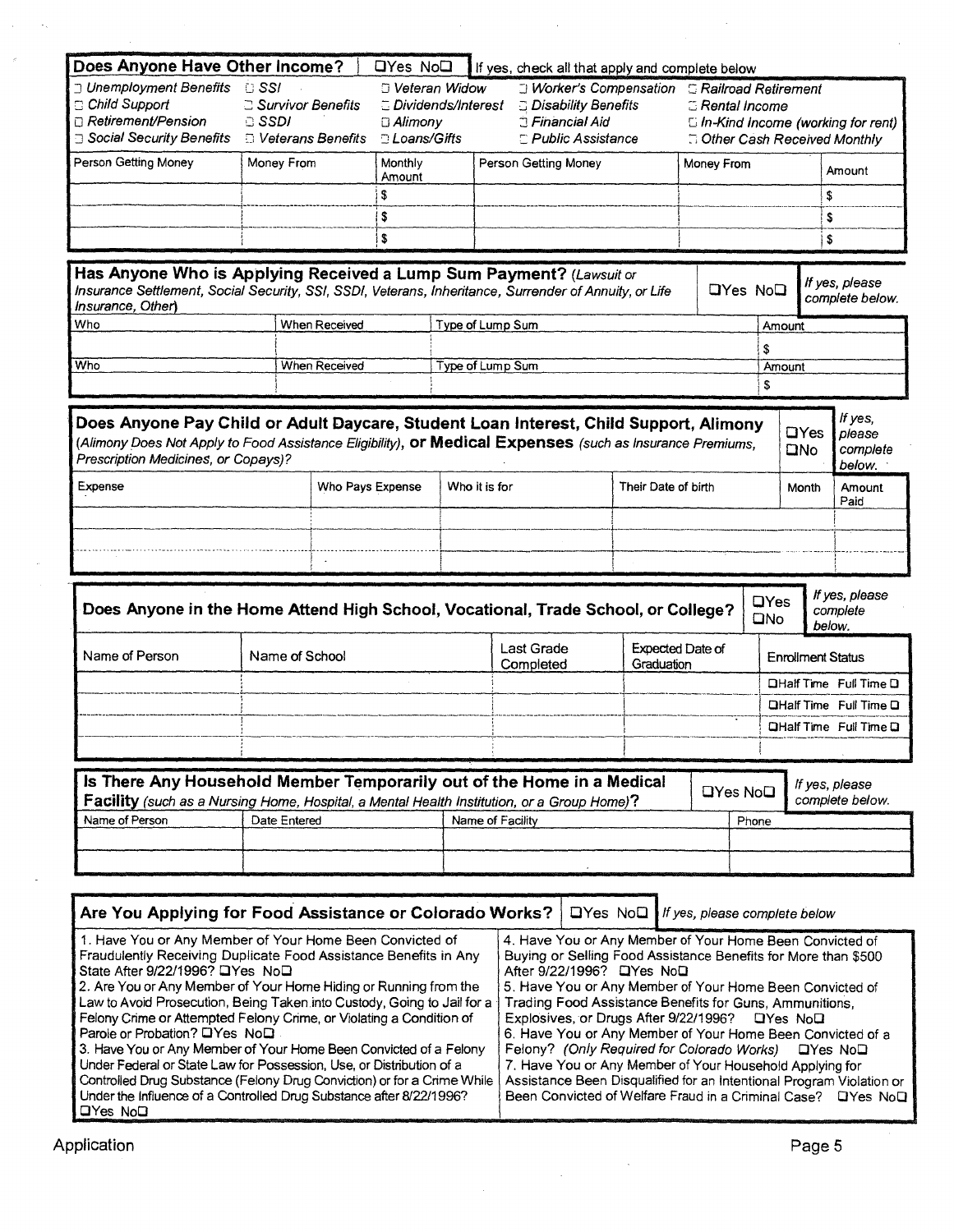| is Anyone Buying or Does Anyone Own Land, Property, House, Rental Property,<br>$\Box$ Yes<br>List them<br>Timeshare, Cabin, or Lot?<br><b>DNo</b> |                                 |       |                              |                                 |  |       |  |  |  |
|---------------------------------------------------------------------------------------------------------------------------------------------------|---------------------------------|-------|------------------------------|---------------------------------|--|-------|--|--|--|
| l Person Who is<br>Buying/Owns                                                                                                                    | Address or Property Description | Value | Person Who is<br>Buving/Owns | Address or Property Description |  | Value |  |  |  |
|                                                                                                                                                   |                                 |       |                              |                                 |  |       |  |  |  |

|            | Does Anyone Have Life Insurance Policies? | $\Box$ Yes No $\Box$ List policies below. |                                          |       |
|------------|-------------------------------------------|-------------------------------------------|------------------------------------------|-------|
| <b>Who</b> | Company and Policy Number                 |                                           | <b>ORevocable</b><br><b>QIrrevocable</b> | Value |
| Who        | Company and Policy Number                 |                                           | <b>ORevocable</b><br>Olmevocable         | Value |

| Does Anyone Have Burial Insurance Policies?   DYes No D   List policies below. |                           |  |                   |                                          |       |
|--------------------------------------------------------------------------------|---------------------------|--|-------------------|------------------------------------------|-------|
| l Who                                                                          | Company and Policy Number |  |                   | <b>CRevocable</b><br><b>Cirrevocable</b> | Value |
| l Who<br>Company and Policy Number                                             |                           |  | <b>ORevocable</b> | Value                                    |       |
|                                                                                |                           |  |                   | <b>Oltrevocable</b>                      |       |

|                                                                             | Is Anyone enrolled in health coverage now from the following?                                                                                                                                                                  | LYes. If yes, complete the following section.<br>$\square$ No. If no, skip this section.                                    |  |
|-----------------------------------------------------------------------------|--------------------------------------------------------------------------------------------------------------------------------------------------------------------------------------------------------------------------------|-----------------------------------------------------------------------------------------------------------------------------|--|
| $\Box$ Medicaid                                                             | 100 - Carl Corporation Andrew State Andrew State Andrew State Andrew State Andrew State Andrew State Andrew St                                                                                                                 |                                                                                                                             |  |
| Child Health Plan Plus<br>$(CHP+)$                                          | Name: 2008 - 2008 - 2008 - 2019 - 2019 - 2019 - 2019 - 2019 - 2019 - 2019 - 2019 - 2019 - 2019 - 2019 - 2019 - 2019 - 2019 - 2019 - 2019 - 2019 - 2019 - 2019 - 2019 - 2019 - 2019 - 2019 - 2019 - 2019 - 2019 - 2019 - 2019 - |                                                                                                                             |  |
| $\square$ Medicare                                                          | Medicare claim number:<br>Check for: DPart A DPart B OPart D<br>Please include a copy of the front and back of the Medicare card if it is available.                                                                           |                                                                                                                             |  |
| $\Box$ TRICARE (Do not check<br>if you have direct care of<br>Line of Duty) |                                                                                                                                                                                                                                | Policy Number:                                                                                                              |  |
| D VA Health Care<br>Programs                                                |                                                                                                                                                                                                                                | Policy Number:                                                                                                              |  |
| D Peace Corps                                                               |                                                                                                                                                                                                                                |                                                                                                                             |  |
| □ Employer Insurance                                                        | Start date of coverage (mm/dd/yyyy):<br>is this COBRA coverage?<br>$\Box$ Yes No $\Box$<br>Is this a retiree health plan?<br>$\Box$ Yes No $\Box$<br>paying the monthly premium?<br>$\Box$ Yes No $\Box$                       | Policy number:<br>If eligible for Medicaid, do any members of this home have access to group health insurance and want help |  |
| $\Box$ Other                                                                |                                                                                                                                                                                                                                | Policy Number:                                                                                                              |  |

**Does Anyone want help paying for medical bills from the last 3 months?** DYes NoD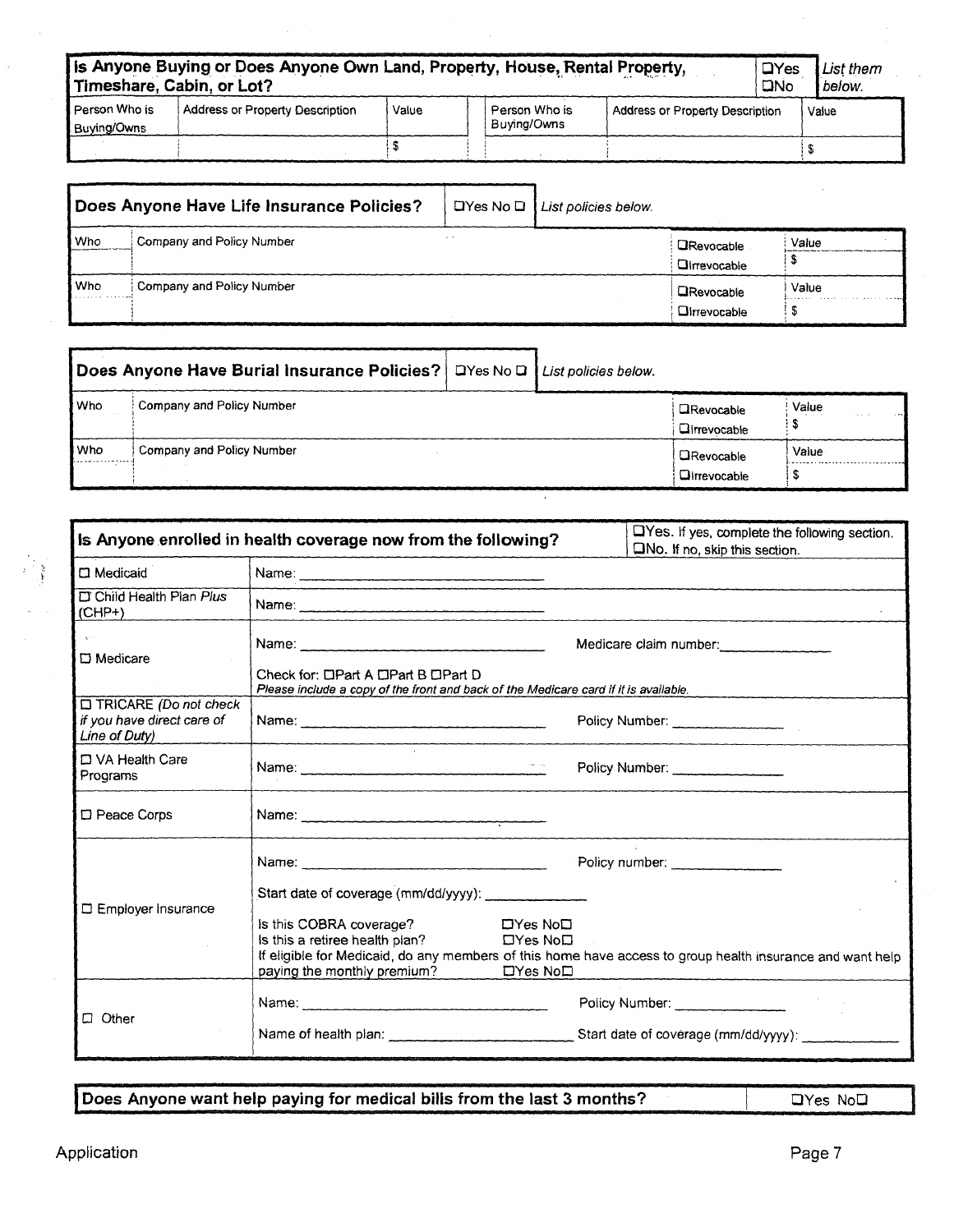## **Voter Registration Choice Form**

## **Instructions**

Please read the following information and complete and sign the form below. This agency will keep the form for its records.

#### **Important Notice**

You may file a complaint with the Colorado Secretary of State if you believe that someone has interfered with your right to:

- register or decline to register to vote,
- privacy in deciding whether to register or in applying to register to vote, or
- choose your own political party or other political preference.

#### Send complaints to:

Colorado Secretary of State 1700 Broadway Denver, CO 80290 Phone: (303) 894-2200

| Date:                                                                                                         |
|---------------------------------------------------------------------------------------------------------------|
| The applicant completed a voter registration form<br>$\Box$ Yes $\Box$ No                                     |
| The applicant requested and was given a voter<br>registration form for later delivery<br>$\Box$ Yes $\Box$ No |
| Employee Initials:                                                                                            |

**For office use only** 

## **You may apply to register to vote or update your current registration today**

- If you are not registered to vote where you live now, you may apply to register to vote here today.
- If you would like help in filling out the voter registration application form, we will help you. The decision whether to seek or accept help is yours. You may fill out the voter registration form in private.

## **Does filling out or not filling out the registration form affect services I am applying for?**

No. Applying to register or declining to register to vote will not affect the amount of assistance that you will be provided by this agency.

#### **How private is this process?**

The name and location of the agency or public office where you received the voter registration application will not appear on your records. If you decide not to use this application to register to vote, that is also confidential.

| If you are not registered to vote where you live now, would you like to apply to register to vote here today?<br>Please check only one of the following boxes. If you do not check either box, you will be considered to have decided not to<br>Yes, I want to apply to register to vote today. (Please fill out the Voter Registration Form)<br>Are or will be a resident of the state of Colorado for at least 22 days immediately before an election in which you<br>Are at least 16 years of age but you must be 18 years of age or older on the date of an election in which you<br>• Are NOT serving a sentence (including parole) for a felony conviction. |
|-------------------------------------------------------------------------------------------------------------------------------------------------------------------------------------------------------------------------------------------------------------------------------------------------------------------------------------------------------------------------------------------------------------------------------------------------------------------------------------------------------------------------------------------------------------------------------------------------------------------------------------------------------------------|
|                                                                                                                                                                                                                                                                                                                                                                                                                                                                                                                                                                                                                                                                   |
| Today's date (MM/DD/YY)                                                                                                                                                                                                                                                                                                                                                                                                                                                                                                                                                                                                                                           |
|                                                                                                                                                                                                                                                                                                                                                                                                                                                                                                                                                                                                                                                                   |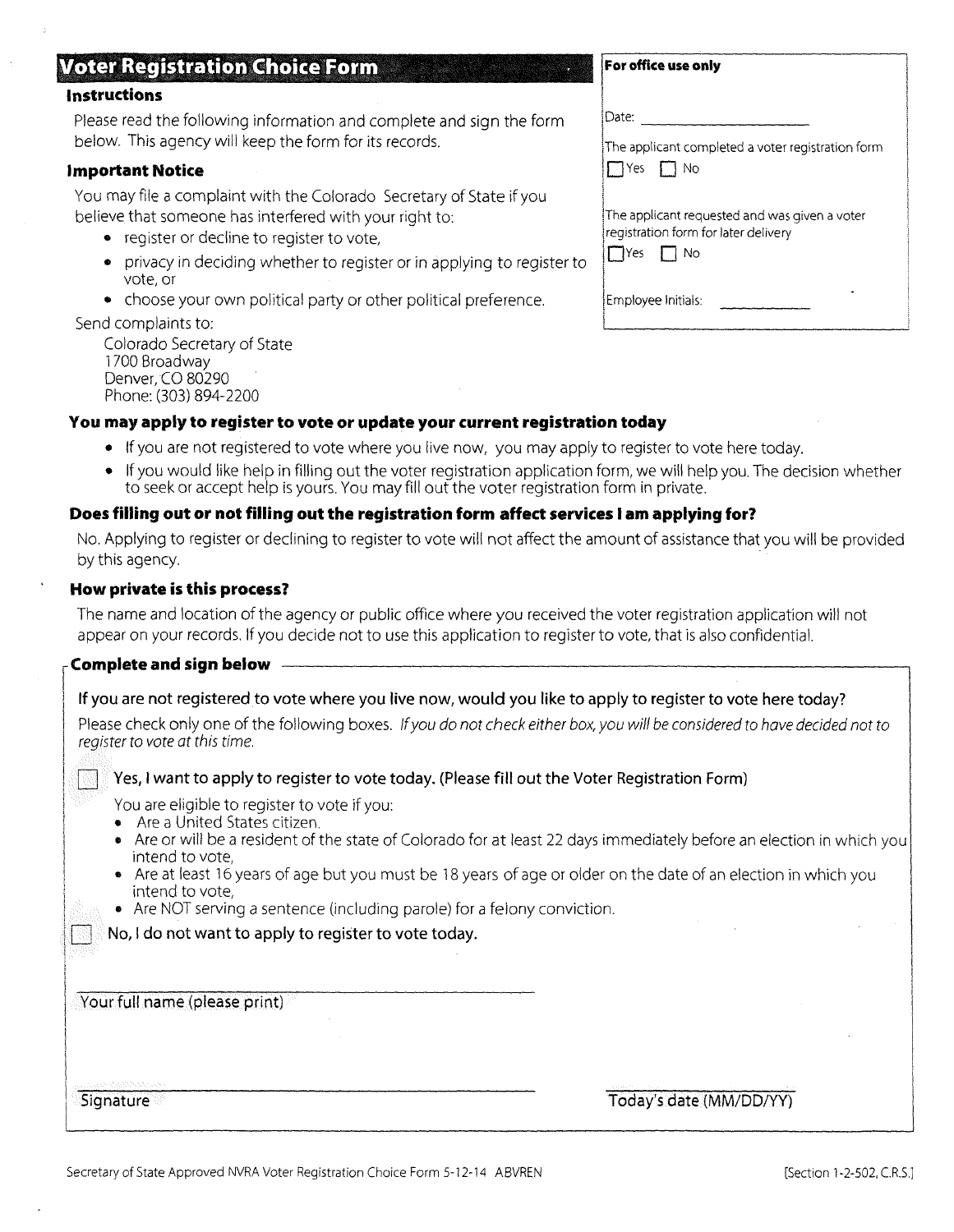# STATE **OF COLORADO**



## **Authorization to Release Information**

By signing this form, I understand that I am allowing this agency to get records from financial institutions, past and present employers, physicians, healthcare providers, hospitals, schools, and loan companies in order to provide documentation or verify information I have given to the agency. I am also allowing the agency to receive documentation and information from other persons or agencies not previously mentioned. I release these persons, agencies, or institutions from all liability for supplying such information pertaining to me or members of my household.

The members who are receiving or applying for assistance in this household are

Signature of Applicant Date Date

Printed Name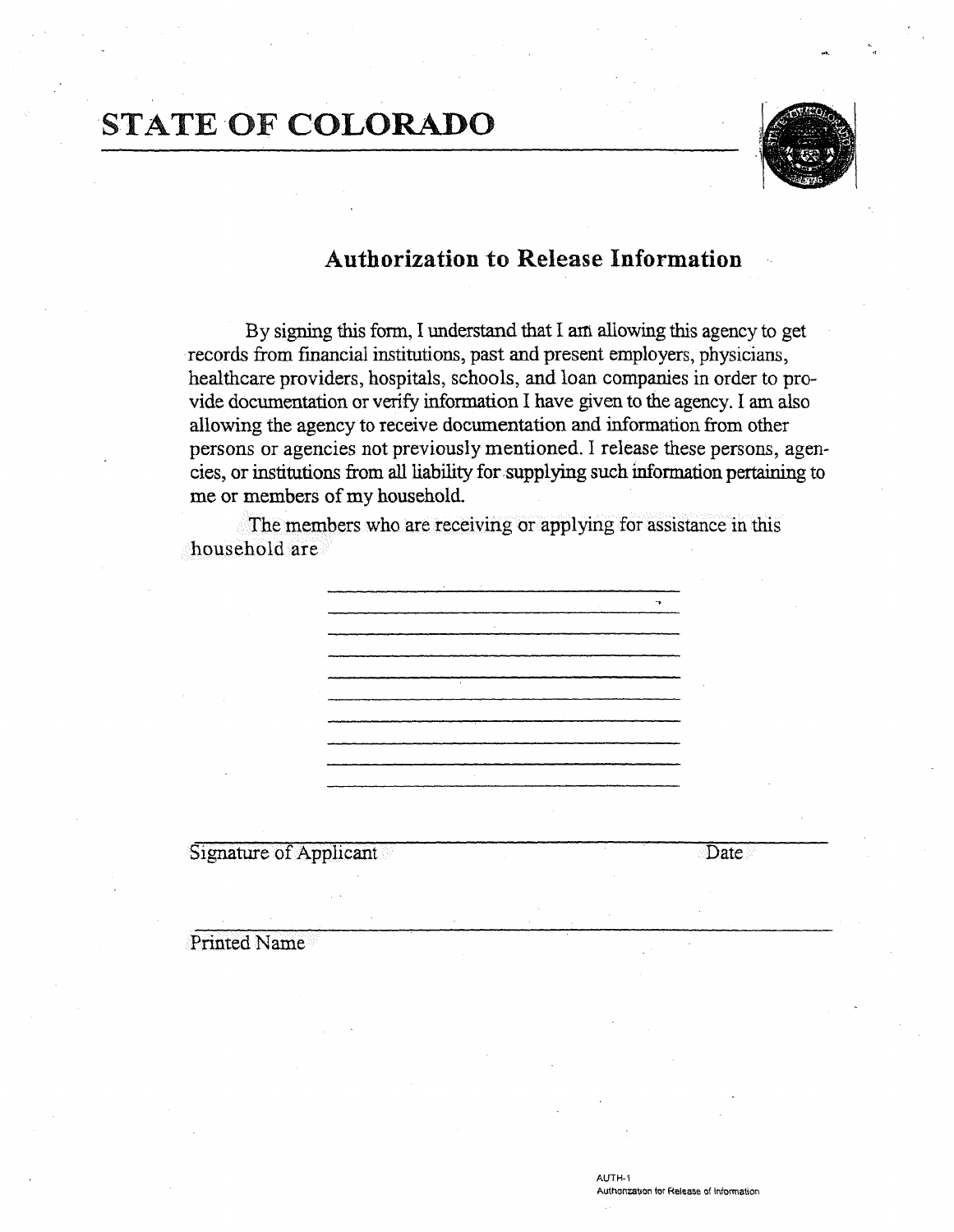## **What I Should Know** *PLEASE KEEP THIS FOR YOUR INFORMATION*

**By completing and signing the State of Colorado Application for Public Assistance and other documents required to determine whether I'm eligible for public assistance benefits AND by accepting benefits that I am eligible to receive, I understand the following information and agree to the following requirements:** 

**I must tell the truth; it is a crime to lie on this application.** 

**I may have to give papers that show what I've told you is true.** 

**I may have to tell you of any changes to the information I gave you on my application.** 

**If I think you made a mistake,** I **can ask for an appeal or fair hearing.** 

**The department will not discriminate.** 

**The department will confirm citizenship and immigration status for everyone applying for benefits.** 

**The department will tell you if your benefits change.** 

**The department will take back any benefits you should not have received.** 

1. The Department of Health Care Policy and Financing (HCPF) is the state agency responsible for Medical Assistance Programs in Colorado. The Department of Human Services is the state agency responsible for the other public assistance programs. The County Departments of Human/Social Services and Medical Assistance Sites are the agencies that receive and process applications for all public assistance programs. In this statement, the term "department" is used to refer to all agencies.

2. I must give the department all needed proof and documents before qualifying for benefits.

3. The information I give on the application and in the application interview is confidential. But, the department can use or share the information with other program(s) that any of my family members are getting or are applying for. The information can only be used for purposes of treatment, payment, determining eligibility, and other program and administrative operations, or other purposes permitted by law for my family members or me,

4. It is a crime to lie on the application or to take benefits that I know that my family and I are not eligible to regeive and I may be subject to criminal prosecution for knowingly providing false inffirmation. **Giving false information may be punished by a fine of up to \$250,000 or a jail term of up to 20 years, or both. S. A person found to have intentionally given false information cannot get food assistance and/or Colorado Works/TANF for 12 months for the first offense, 24 months for the second offense, and permanently for the third offense.** A court can also stop a person from getting food assistance for another eighteen months. This crime is subject to prosecution' under other state and federal laws. Receiving duplicate benefits of food assistance by lying about identity or residence will result in a 10 — year disqualification for the first and second offense and a permanent disqualification for the third offense.

#### **6. The department will notify main writing of how and when to tell the department of any changes.**

7. If I do not tell the truth on my application or if information is left off of the application, or if I do not report changes to the department, as required, I may lose my assistance, and I may have to pay the department for the assistance received when I was not eligible. If I have to pay back money to the department, I understand that state or federal salaries, rebates, or tax refunds that would be received by me or another person on this application may be taken.

**8. The** law says the department must check the immigration status and citizenship for anyone who is applying. They will not check immigration status of family members who are not applying for benefits. I may be requested to give proof of non-citizen registration 'documentation received from the United States Citizen and Immigration Service (USCIS) for every non-citizen member in my house who is applying for benefits. The department will confirm information with USCIS and any information received from USCIS may affect my eligibility and benefits. Federal law (Public Law 97-98) requires me to give the department the Social Security number and/or alien registration number of all persons who are applying for public assistance. I must also provide the Social Security number and/or alien registration number for all sponsors. **For adult financial programs, sponsor** 

**Information will be confirmed with USCIS and the information received from USCIS may affect sponsor repayment for my eligibility and benefits.** My **sponsor and I may be responsible for reimbursing the state for benefits that I receive.** 

**9. I** do not have to be a U.S. citizen to apply for assistance. **Please do not let the**  fear about immigration status stop you from seeking benefits for your family. **10. If** lam a resident of in **institution and jointly applying for** SSI and food assistance prior to leaving the institution, the filing date of the application is my date of release from the institution. Processing time will begin from the date the application is received In the food assistance office.

**11..** Privacy Act Information: The department is authorized to collect information on the application, including Social Security numbers and will confirm information that may affect initial or ongoing eligibility and payments for all persons listed on my application. **lam allowing the department to use Social Security numbers and other information from my application to request and receive information or records to confirm the information in my application.** Food assistance will be denied to individuals that do not provide a Social Security number, and Social Security numbers will be used and disclosed in the same manner for both eligible and ineligible members. I **release the department from all liability for sharing this information with other agencies for this purpose. For example, the** department may get and share information with any of the following agencies: Social-Security Administration; Internal Revenue Service; United States Customs and Immigration Services; Colorado Department of Labor and Employment; Financial institutions (banks, savings and loans, credit unions, insurance companies, landlords, leasing agents, etc.); child support enforcement agencies; employers; courts; and other federal or state agencies; and for food assistance, law enforcement officials for the purposes of apprehending persons fleeing to avoid the law.

If a food assistance over-payment occurs against my household, the information on this application, induding all Social Security numbers, may be referred to Federal and State agencies, as well as private daims collection agencies for claims collection action.

12. The EBT (or Quest) card is used tig pay me most of my public assistance benefits. I cannot trade or sell EBT cards. I cannot use or have in my possession EBT cards that are not mine. Unless thave an authorized representative, I cannot let someone else use my EBT card. I can only let my authorized representative use my EBT card.

13. For food assistance, I can name someone to be my representative. I must do this in writing. The person I designate to be my authorized representative may help me apply for assistance, get my benefits, and use my benefits to buy food for me. I may name one person to help me with eaeh separate task or I may name one person to help me with all of these tasks.

**14. If I** think the department made a mistake, I can ask for a Fair Hearing. The department will tell me in writing how to make an appeal. I can ask for a Fair Hearing either verbally or in writing. My case may be presented by a member of my household or my representative, such as legal counsel, friend, or relative. I may request an appeal for any action on any program except for the CHP+

program.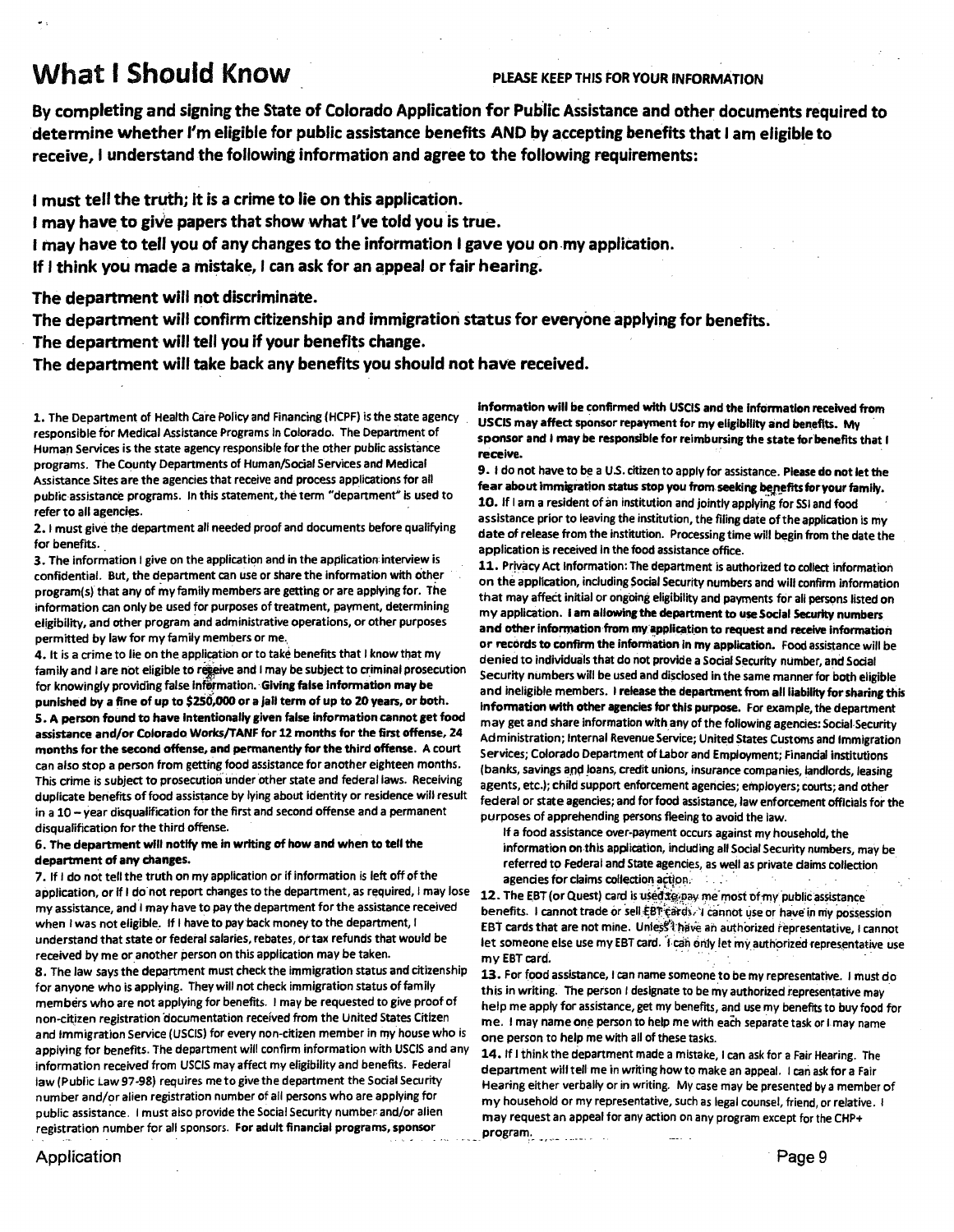

## COUNTY OF MONTROSE DEPARTMENT OF HEALTH & HUMAN SERVICES

## NOTICE OF PRIVACY PRACTICES

Effective Date: May 1, 2017

## *THIS NOTICE DESCRIBES HOW MEDICAL INFORMATION ABOUT YOU MAY BE USED AND DISCLOSED AND HOW YOU CAN GET ACCESS TO THIS INFORMATION. PLEASE REVIEW CAREFULLY*

The Montrose County Department of Health & Human Services (Montrose HHS) provides many types of services, including health and other social services. Montrose HHS staff must collect information about you to provide these services. Montrose HHS knows that information we collect about you and your health is private. Montrose HHS is required to protect this information by Federal and State law. We call this information "protected health information (PHI)."

The Notice of Privacy Practices will tell you how Montrose HHS may use or disclose information, about you. Not all situations will be described. Montrose HHS is required to give you a notice of our privacy practices for the information we collect and keep about you. Montrose HHS is required to follow the terms of the notice currently in effect.

## **Montrose HHS May Use and Disclose Information Without Your Authorization**

- **For Treatment.** Montrose HHS may use or disclose information with health care providers who are involved in your health care. For example, information may be shared to create and carry out a plan for your treatment.
- **For Payment.** Montrose HHS may use or disclose information to get payment or to pay for the health care services you receive. For example, Montrose HHS may provide PHI to bill your health plan for health care provided to you.
- **For Health Care** Operations. Montrose HHS may use or disclose information in order to manage its programs and activities. For example, Montrose HHS may use PHI to review the quality of services you receive.
- **Appointments and Other Health Information.** Montrose HHS may send you reminders for medical care or checkups. Montrose HHS may send you information about health services that may be of interest to you.
- **For Health Oversight Agencies.** Montrose HHS will provide PHI as requested to government agencies who have authority to audit or investigate health care operations and providers.
- **As Required by Law and for Law Enforcement.** Montrose HHS will use and disclose information when required or permitted by federal or state law or by a court order.
- **For Abuse Reports and Investigations.** Montrose HHS is required by law to receive and investigate reports of abuse.